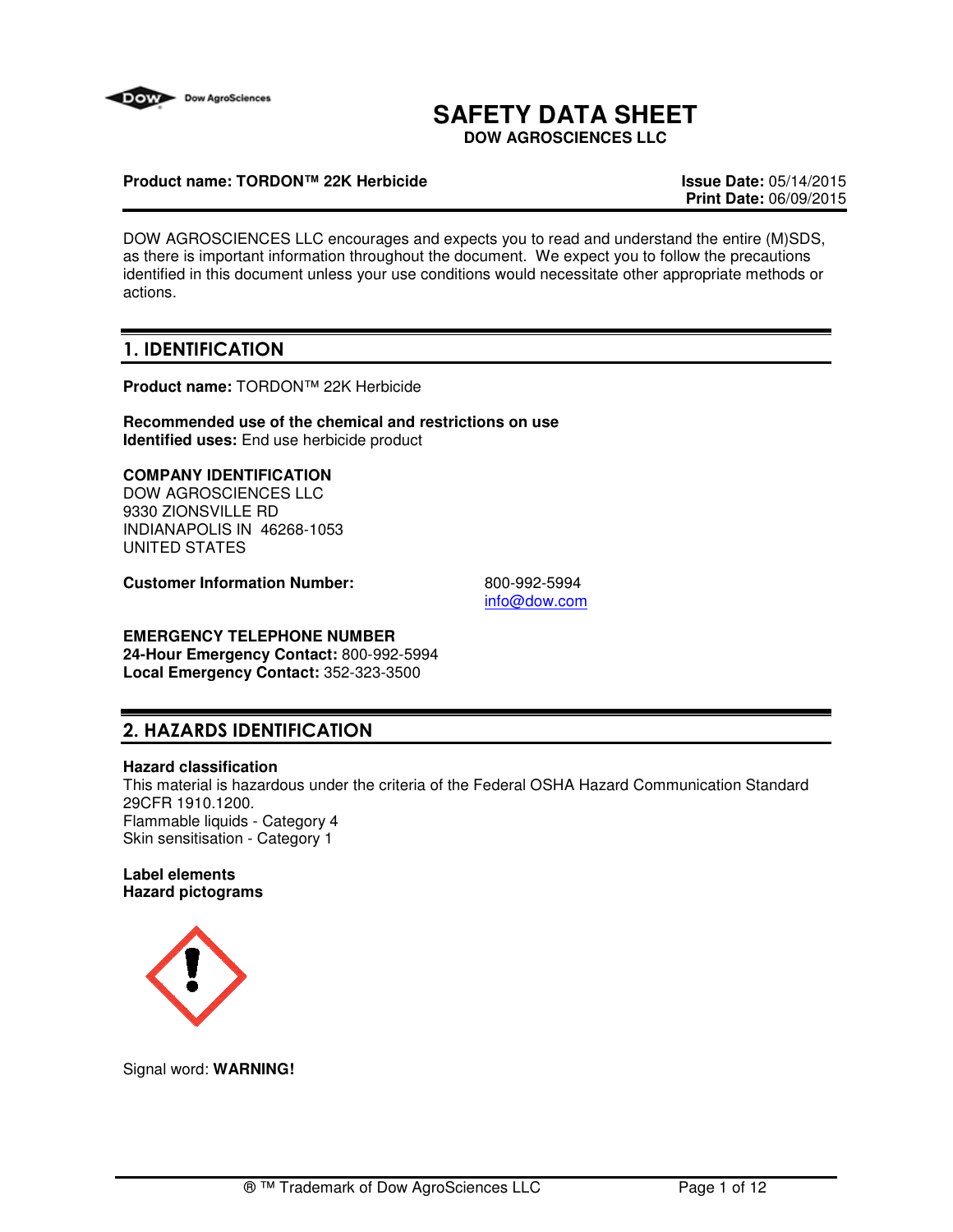#### **Hazards**

Combustible liquid. May cause an allergic skin reaction.

## **Precautionary statements**

## **Prevention**

Keep away from heat/sparks/open flames/hot surfaces. - No smoking. Avoid breathing dust/ fume/ gas/ mist/ vapours/ spray. Contaminated work clothing should not be allowed out of the workplace. Wear protective gloves/ eye protection/ face protection.

## **Response**

IF ON SKIN: Wash with plenty of soap and water. If skin irritation or rash occurs: Get medical advice/ attention. Wash contaminated clothing before reuse. In case of fire: Use dry sand, dry chemical or alcohol-resistant foam for extinction.

## **Storage**

Store in a well-ventilated place. Keep cool.

## **Disposal**

Dispose of contents/ container to an approved waste disposal plant.

#### **Other hazards**

no data available

## 3. COMPOSITION/INFORMATION ON INGREDIENTS

This product is a mixture.

| Component               | <b>CASRN</b>  | <b>Concentration</b> |
|-------------------------|---------------|----------------------|
|                         |               |                      |
| Picloram Potassium Salt | 2545-60-0     | 24.4%                |
| Potassium hydroxide     | 1310-58-3     | 2.2%                 |
| <b>Balance</b>          | Not available | 73.4%                |

## 4. FIRST AID MEASURES

## **Description of first aid measures**

**General advice:** First Aid responders should pay attention to self-protection and use the recommended protective clothing (chemical resistant gloves, splash protection). If potential for exposure exists refer to Section 8 for specific personal protective equipment.

**Inhalation:** Move person to fresh air. If person is not breathing, call an emergency responder or ambulance, then give artificial respiration; if by mouth to mouth use rescuer protection (pocket mask etc). Call a poison control center or doctor for treatment advice.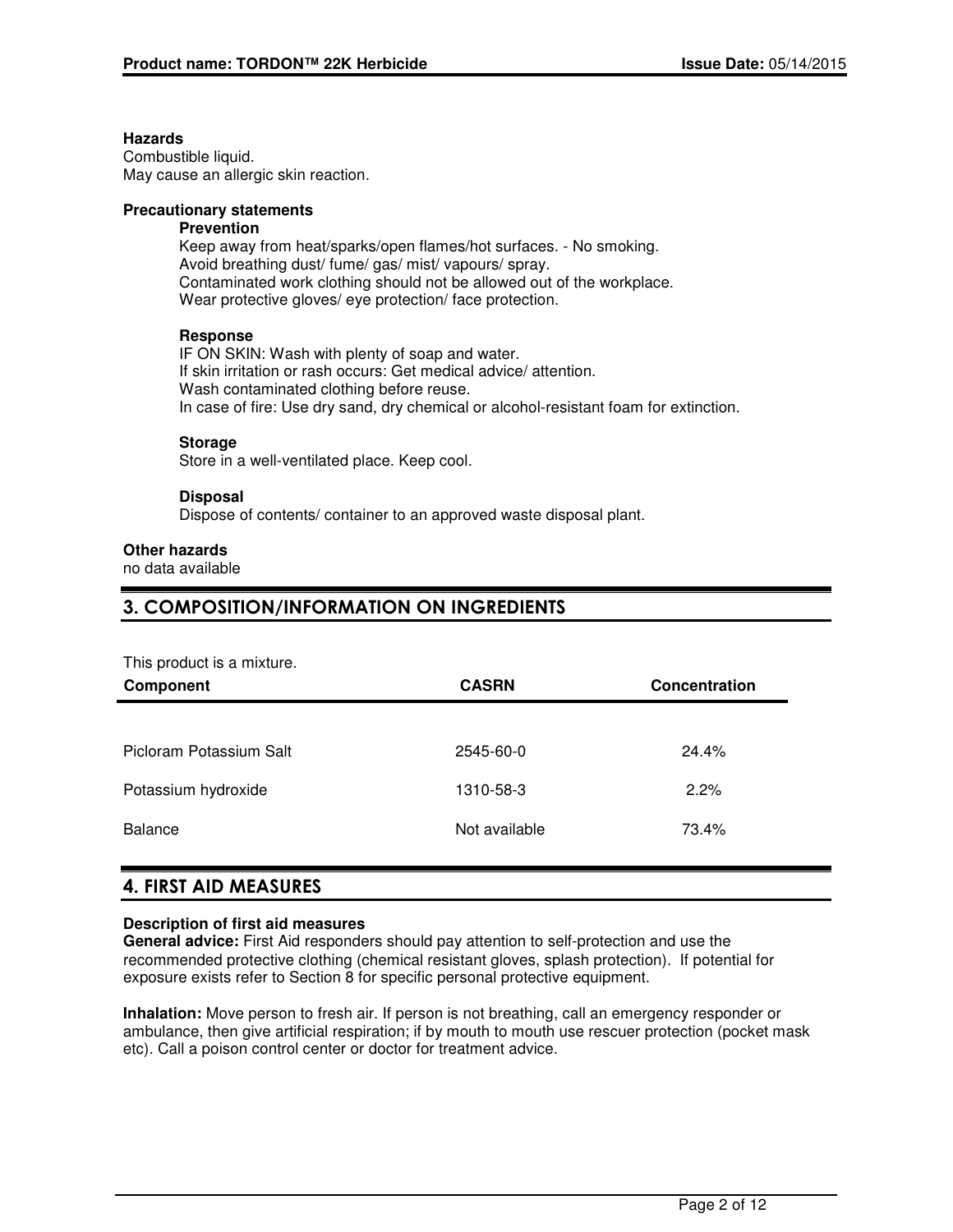**Skin contact:** Take off contaminated clothing. Wash skin with soap and plenty of water for 15-20 minutes. Call a poison control center or doctor for treatment advice. Wash clothing before reuse. Shoes and other leather items which cannot be decontaminated should be disposed of properly. Suitable emergency safety shower facility should be available in work area.

**Eye contact:** Hold eyes open and rinse slowly and gently with water for 15-20 minutes. Remove contact lenses, if present, after the first 5 minutes, then continue rinsing eyes. Call a poison control center or doctor for treatment advice. Suitable emergency eye wash facility should be available in work area.

**Ingestion:** Call a poison control center or doctor immediately for treatment advice. Have person sip a glass of water if able to swallow. Do not induce vomiting unless told to do so by the poison control center or doctor. Never give anything by mouth to an unconscious person.

**Most important symptoms and effects, both acute and delayed:** Aside from the information found under Description of first aid measures (above) and Indication of immediate medical attention and special treatment needed (below), any additional important symptoms and effects are described in Section 11: Toxicology Information.

## **Indication of any immediate medical attention and special treatment needed**

**Notes to physician:** No specific antidote. Treatment of exposure should be directed at the control of symptoms and the clinical condition of the patient. Have the Safety Data Sheet, and if available, the product container or label with you when calling a poison control center or doctor, or going for treatment.

## 5. FIREFIGHTING MEASURES

**Suitable extinguishing media:** To extinguish combustible residues of this product use water fog, carbon dioxide, dry chemical or foam.

**Unsuitable extinguishing media:** no data available

## **Special hazards arising from the substance or mixture**

**Hazardous combustion products:** Under fire conditions some components of this product may decompose. The smoke may contain unidentified toxic and/or irritating compounds. Combustion products may include and are not limited to: Nitrogen oxides. Hydrogen chloride. Carbon monoxide. Carbon dioxide.

**Unusual Fire and Explosion Hazards:** This material will not burn until the water has evaporated. Residue can burn. If exposed to fire from another source and water is evaporated, exposure to high temperatures may cause toxic fumes.

## **Advice for firefighters**

**Fire Fighting Procedures:** Keep people away. Isolate fire and deny unnecessary entry. Use water spray to cool fire exposed containers and fire affected zone until fire is out and danger of reignition has passed. To extinguish combustible residues of this product use water fog, carbon dioxide, dry chemical or foam. Contain fire water run-off if possible. Fire water run-off, if not contained, may cause environmental damage. Review the "Accidental Release Measures" and the "Ecological Information" sections of this (M)SDS.

**Special protective equipment for firefighters:** Wear positive-pressure self-contained breathing apparatus (SCBA) and protective fire fighting clothing (includes fire fighting helmet, coat, trousers,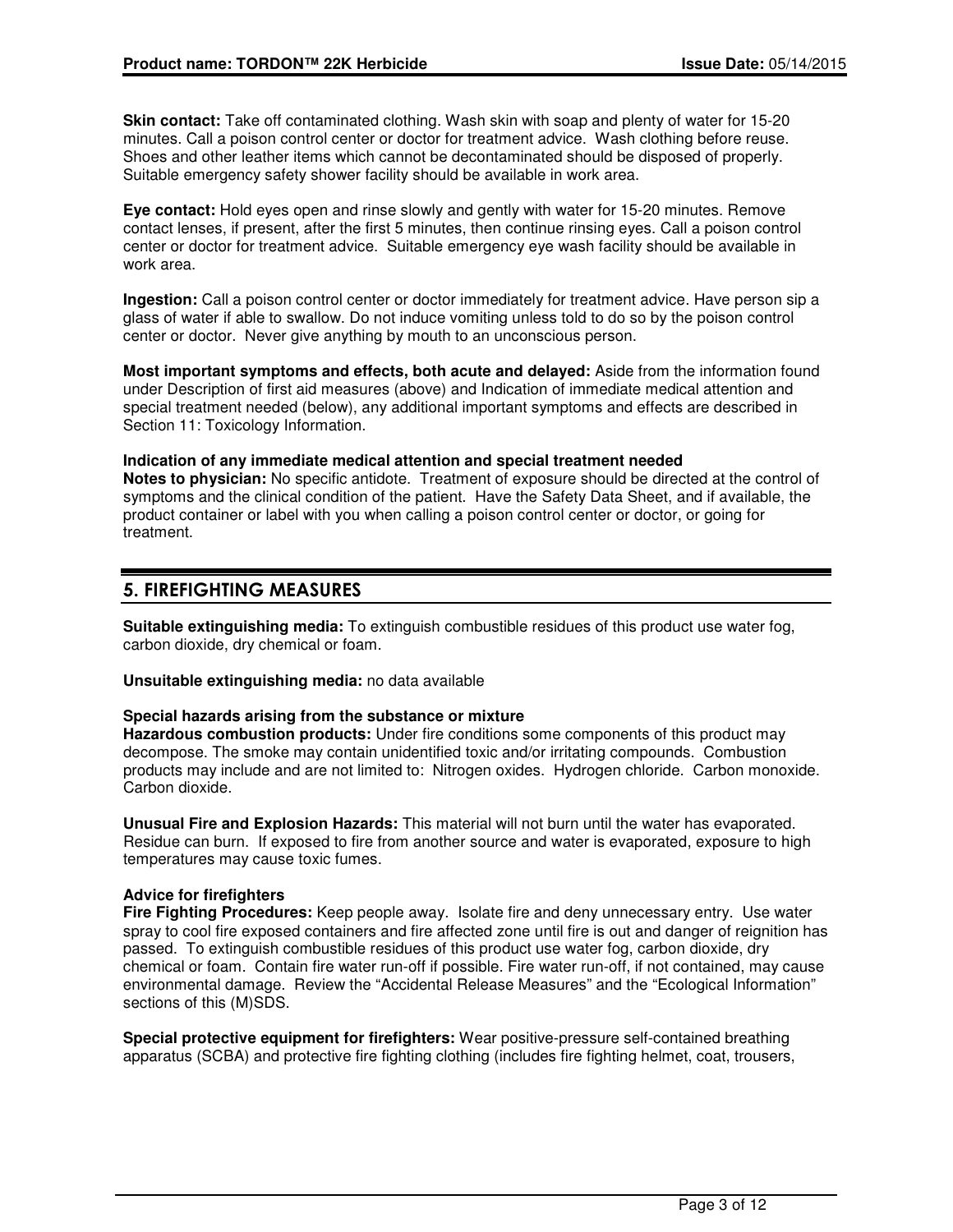boots, and gloves). If protective equipment is not available or not used, fight fire from a protected location or safe distance.

## 6. ACCIDENTAL RELEASE MEASURES

**Personal precautions, protective equipment and emergency procedures:** Isolate area. Keep unnecessary and unprotected personnel from entering the area. Keep personnel out of low areas. Refer to section 7, Handling, for additional precautionary measures. No smoking in area. Use appropriate safety equipment. For additional information, refer to Section 8, Exposure Controls and Personal Protection.

**Environmental precautions:** Prevent from entering into soil, ditches, sewers, waterways and/or groundwater. See Section 12, Ecological Information.

**Methods and materials for containment and cleaning up:** Contain spilled material if possible. Small spills: Absorb with materials such as: Clay. Dirt. Sand. Sweep up. Collect in suitable and properly labeled containers. Large spills: Contact Dow AgroSciences for clean-up assistance. See Section 13, Disposal Considerations, for additional information.

## 7. HANDLING AND STORAGE

**Precautions for safe handling:** Keep out of reach of children. Keep away from heat, sparks and flame. Do not swallow. Avoid contact with eyes, skin, and clothing. Avoid breathing vapor or mist. Avoid prolonged or repeated contact with skin. Wash thoroughly after handling. Use with adequate ventilation. Containers, even those that have been emptied, can contain vapors. Do not cut, drill, grind, weld, or perform similar operations on or near empty containers. See Section 8, EXPOSURE CONTROLS AND PERSONAL PROTECTION.

**Conditions for safe storage:** Store in a dry place. Store in original container. Keep container tightly closed when not in use. Do not store near food, foodstuffs, drugs or potable water supplies.

## 8. EXPOSURE CONTROLS/PERSONAL PROTECTION

## **Control parameters**

| Exposure limits are listed below, if they exist. |            |                 |                       |
|--------------------------------------------------|------------|-----------------|-----------------------|
| <b>Component</b>                                 | Regulation | Type of listing | <b>Value/Notation</b> |
| Potassium hydroxide                              | ACGIH      |                 | $2 \text{ mg/m}$      |

RECOMMENDATIONS IN THIS SECTION ARE FOR MANUFACTURING, COMMERCIAL BLENDING AND PACKAGING WORKERS. APPLICATORS AND HANDLERS SHOULD SEE THE PRODUCT LABEL FOR PROPER PERSONAL PROTECTIVE EQUIPMENT AND CLOTHING.

## **Exposure controls**

**Engineering controls:** Use local exhaust ventilation, or other engineering controls to maintain airborne levels below exposure limit requirements or guidelines. If there are no applicable exposure limit requirements or guidelines, general ventilation should be sufficient for most operations. Local exhaust ventilation may be necessary for some operations.

## **Individual protection measures**

**Eye/face protection:** Use chemical goggles.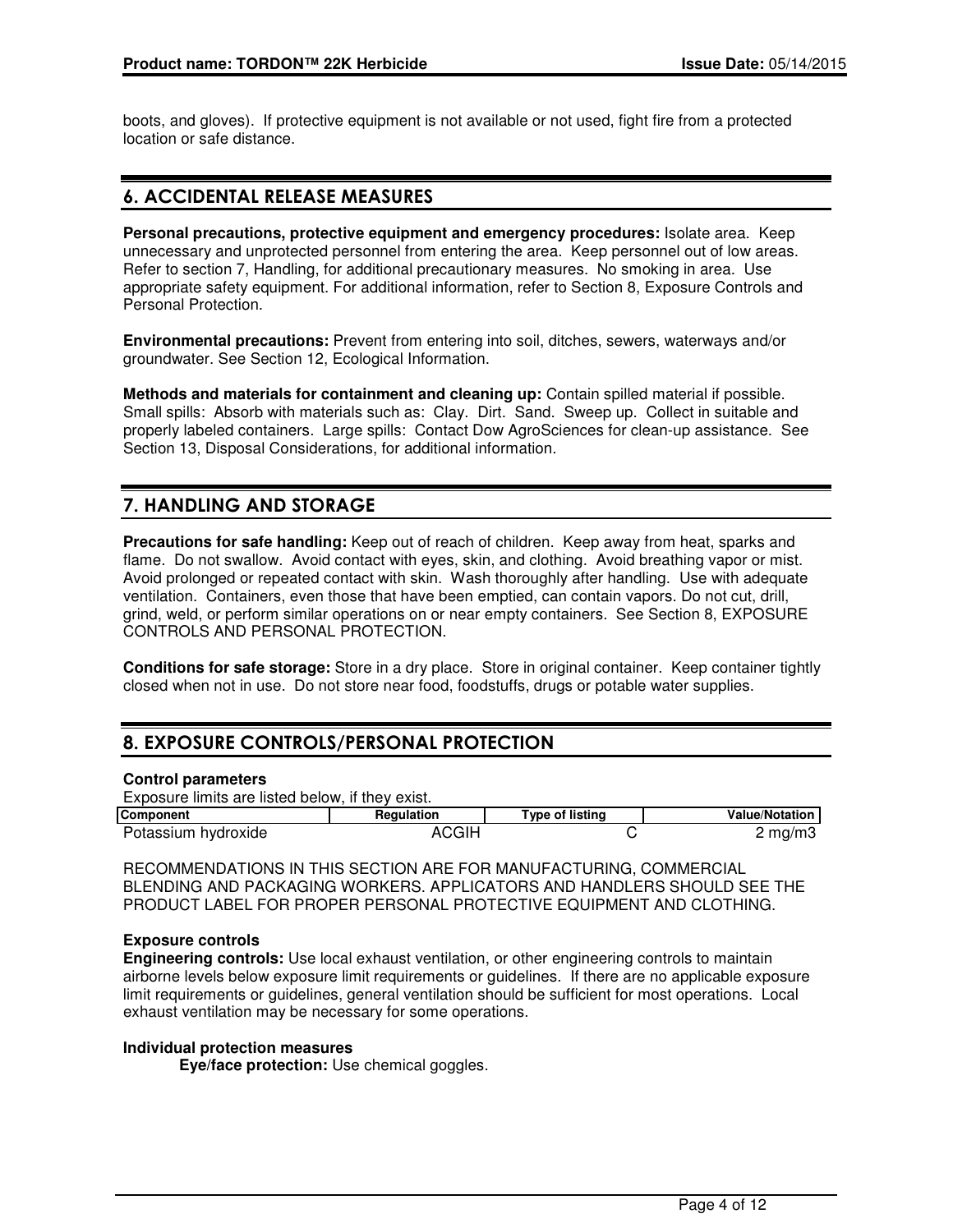## **Skin protection**

**Hand protection:** Use gloves chemically resistant to this material. Examples of preferred glove barrier materials include: Neoprene. Nitrile/butadiene rubber ("nitrile" or "NBR"). Polyvinyl chloride ("PVC" or "vinyl"). NOTICE: The selection of a specific glove for a particular application and duration of use in a workplace should also take into account all relevant workplace factors such as, but not limited to: Other chemicals which may be handled, physical requirements (cut/puncture protection, dexterity, thermal protection), potential body reactions to glove materials, as well as the instructions/specifications provided by the glove supplier.

**Other protection:** Use protective clothing chemically resistant to this material. Selection of specific items such as face shield, boots, apron, or full body suit will depend on the task.

**Respiratory protection:** Respiratory protection should be worn when there is a potential to exceed the exposure limit requirements or guidelines. If there are no applicable exposure limit requirements or guidelines, wear respiratory protection when adverse effects, such as respiratory irritation or discomfort have been experienced, or where indicated by your risk assessment process. For most conditions no respiratory protection should be needed; however, if discomfort is experienced, use an approved air-purifying respirator. The following should be effective types of air-purifying respirators: Organic vapor cartridge with a particulate pre-filter.

## 9. PHYSICAL AND CHEMICAL PROPERTIES

## **Appearance**

| <b>Physical state</b>                             | Liquid.                                                     |
|---------------------------------------------------|-------------------------------------------------------------|
| Color                                             | <b>Brown</b>                                                |
| Odor                                              | mild, sweet                                                 |
| <b>Odor Threshold</b>                             | No test data available                                      |
| рH                                                | 7.23 (aqueous 10% slurry)                                   |
| <b>Melting point/range</b>                        | Not applicable                                              |
| <b>Freezing point</b>                             | No test data available                                      |
| Boiling point (760 mmHg)                          | 100 °C (212 °F)                                             |
| <b>Flash point</b>                                | closed cup 88 ℃ (190 °F) Setaflash Closed Cup ASTM<br>D3828 |
| <b>Evaporation Rate (Butyl Acetate)</b><br>$= 1$  | No test data available                                      |
| Flammability (solid, gas)                         | Not Applicable                                              |
| Lower explosion limit                             | No test data available                                      |
| <b>Upper explosion limit</b>                      | No test data available                                      |
| <b>Vapor Pressure</b>                             | 22 mmHg at 20 $°C$ (68 $°F$ ) Approx.                       |
| Relative Vapor Density (air $= 1$ )               | 1.14                                                        |
| Relative Density (water $= 1$ )                   | 1.16 at 20 °C (68 °F) / 20 °C NAPM 2A.00                    |
| <b>Water solubility</b>                           | water solution                                              |
| <b>Partition coefficient: n-</b><br>octanol/water | no data available                                           |
| <b>Auto-ignition temperature</b>                  | No test data available                                      |
| <b>Decomposition temperature</b>                  | No test data available                                      |
|                                                   |                                                             |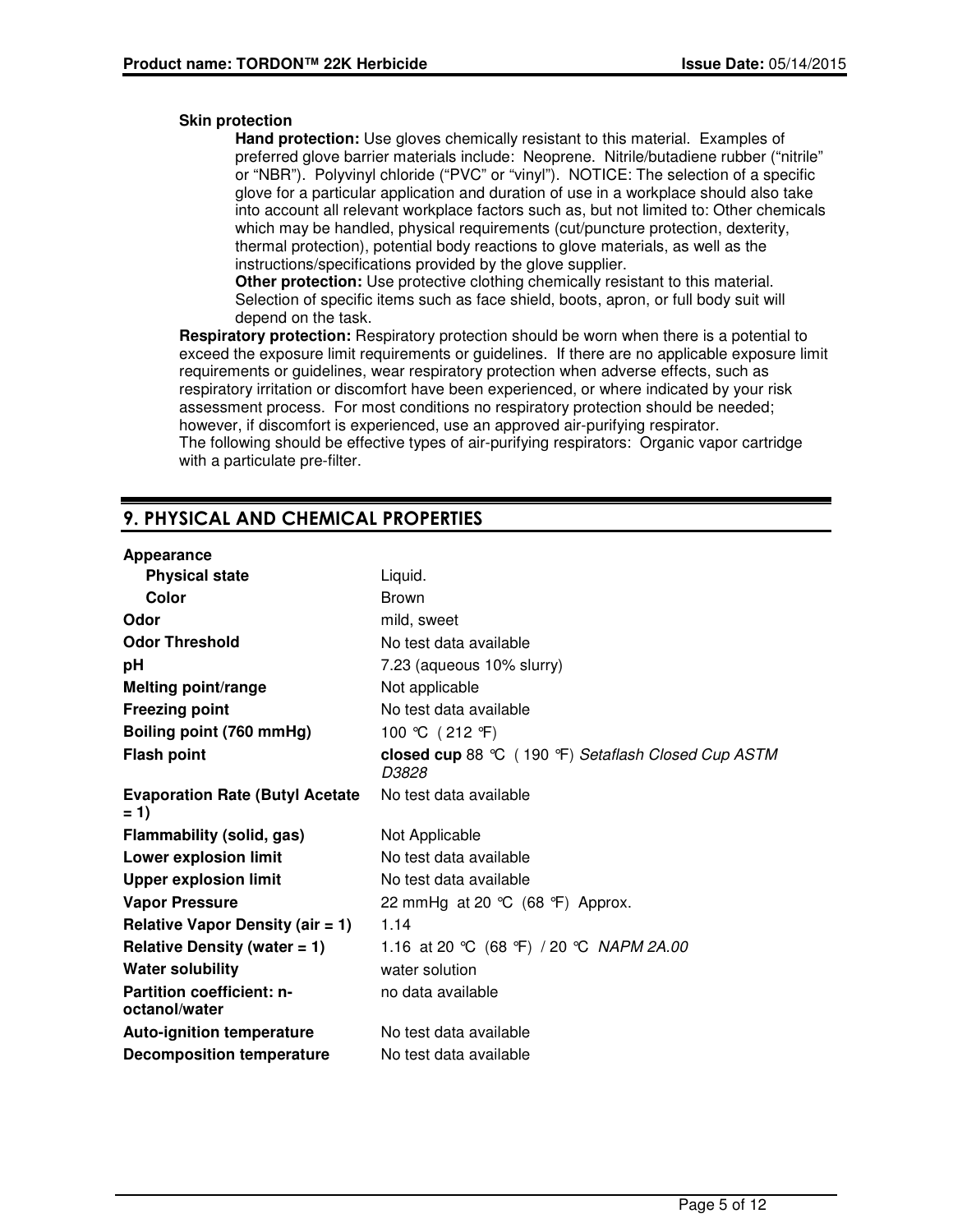| <b>Dynamic Viscosity</b>    | < 5 mPa.s at 25.4 ℃ (77.7 °F)                        |
|-----------------------------|------------------------------------------------------|
| <b>Kinematic Viscosity</b>  | 3.88 cSt at 20 $°C$ (68 °F)                          |
| <b>Explosive properties</b> | No EEC A14                                           |
| <b>Oxidizing properties</b> | No significant increase (>5C) in temperature.        |
| <b>Liquid Density</b>       | 1.163 g/cm3 at 20 $°C$ (68 °F) Digital density meter |
| <b>Molecular weight</b>     | no data available                                    |

NOTE: The physical data presented above are typical values and should not be construed as a specification.

## 10. STABILITY AND REACTIVITY

**Reactivity:** no data available

**Chemical stability:** Thermally stable at typical use temperatures.

**Possibility of hazardous reactions:** Polymerization will not occur.

**Conditions to avoid:** Active ingredient decomposes at elevated temperatures. Generation of gas during decomposition can cause pressure in closed systems.

**Incompatible materials:** Avoid contact with: Oxidizers. Strong acids.

**Hazardous decomposition products:** Decomposition products depend upon temperature, air supply and the presence of other materials. Decomposition products can include and are not limited to: Carbon monoxide. Carbon dioxide. Hydrogen chloride. Nitrogen oxides. Toxic gases are released during decomposition.

## 11. TOXICOLOGICAL INFORMATION

Toxicological information appears in this section when such data is available.

## **Acute toxicity**

## **Acute oral toxicity**

Very low toxicity if swallowed. Small amounts swallowed incidentally as a result of normal handling operations are not likely to cause injury; however, swallowing larger amounts may cause injury.

As product: LD50, Rat, male and female, > 5,000 mg/kg

## **Acute dermal toxicity**

Prolonged skin contact is unlikely to result in absorption of harmful amounts.

As product: LD50, Rabbit, > 5,000 mg/kg

## **Acute inhalation toxicity**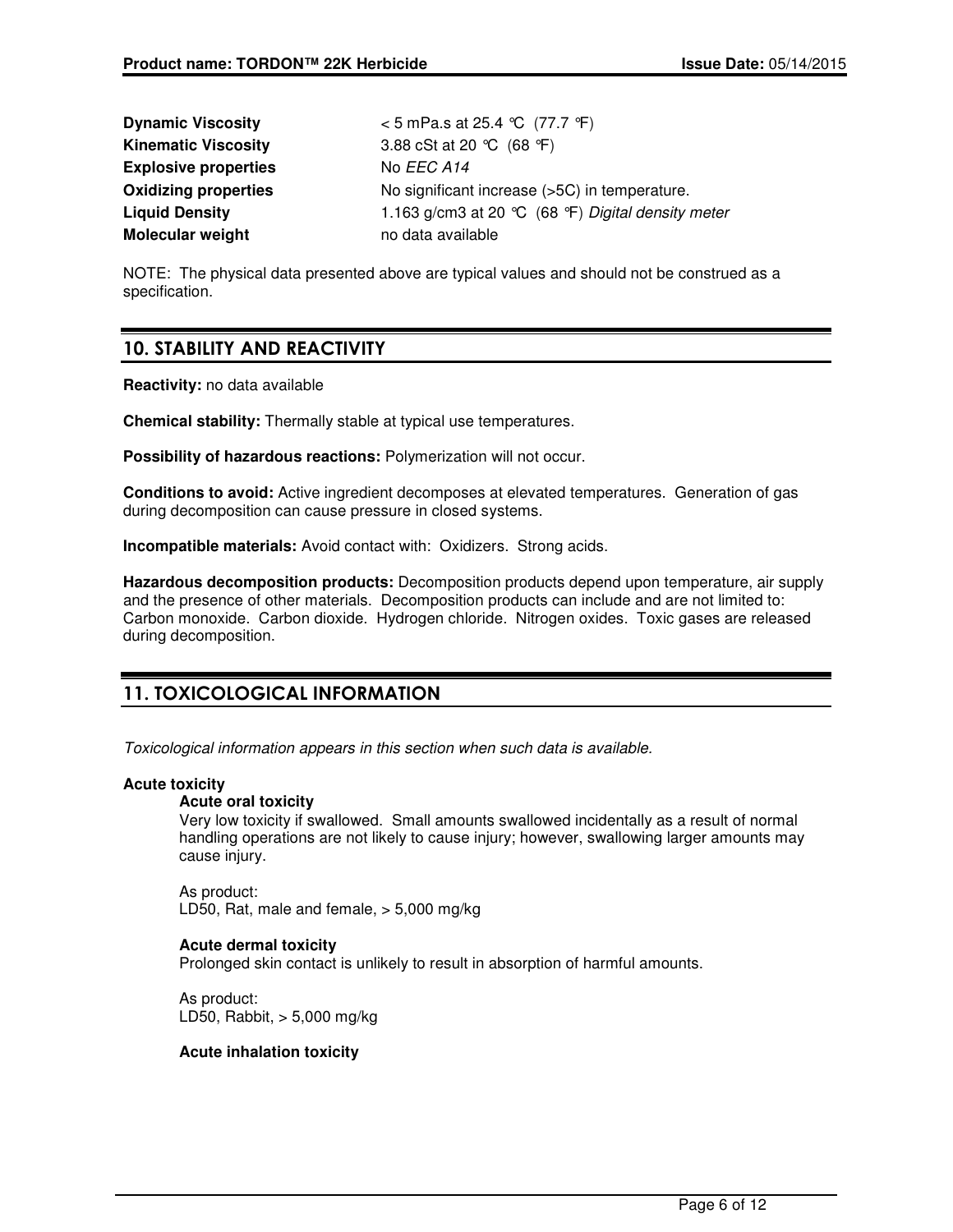No adverse effects are anticipated from single exposure to mist. Based on the available data, narcotic effects were not observed. Based on the available data, respiratory irritation was not observed.

As product: LC50, Rat, male and female, 4 Hour, Aerosol, > 8.11 mg/l

#### **Skin corrosion/irritation**

Brief contact is essentially nonirritating to skin.

#### **Serious eye damage/eye irritation**

May cause moderate eye irritation. Corneal injury is unlikely.

#### **Sensitization**

Has caused allergic skin reactions when tested in guinea pigs. Did not cause allergic skin reactions when tested in humans.

For respiratory sensitization: No relevant data found.

#### **Specific Target Organ Systemic Toxicity (Single Exposure)**

Evaluation of available data suggests that this material is not an STOT-SE toxicant.

## **Specific Target Organ Systemic Toxicity (Repeated Exposure)**

For the active ingredient(s): Repeated exposure did not produce systemic toxicity when applied to the skin of rabbits.

#### **Carcinogenicity**

For similar active ingredient(s). Picloram acid. Did not cause cancer in laboratory animals.

## **Teratogenicity**

For the active ingredient(s): Did not cause birth defects or any other fetal effects in laboratory animals.

#### **Reproductive toxicity**

For similar active ingredient(s). Picloram acid. In animal studies, did not interfere with reproduction.

#### **Mutagenicity**

In vitro genetic toxicity studies were negative. Animal genetic toxicity studies were negative.

#### **Aspiration Hazard**

Based on physical properties, not likely to be an aspiration hazard.

## 12. ECOLOGICAL INFORMATION

Ecotoxicological information appears in this section when such data is available.

#### **Toxicity**

**Acute toxicity to fish**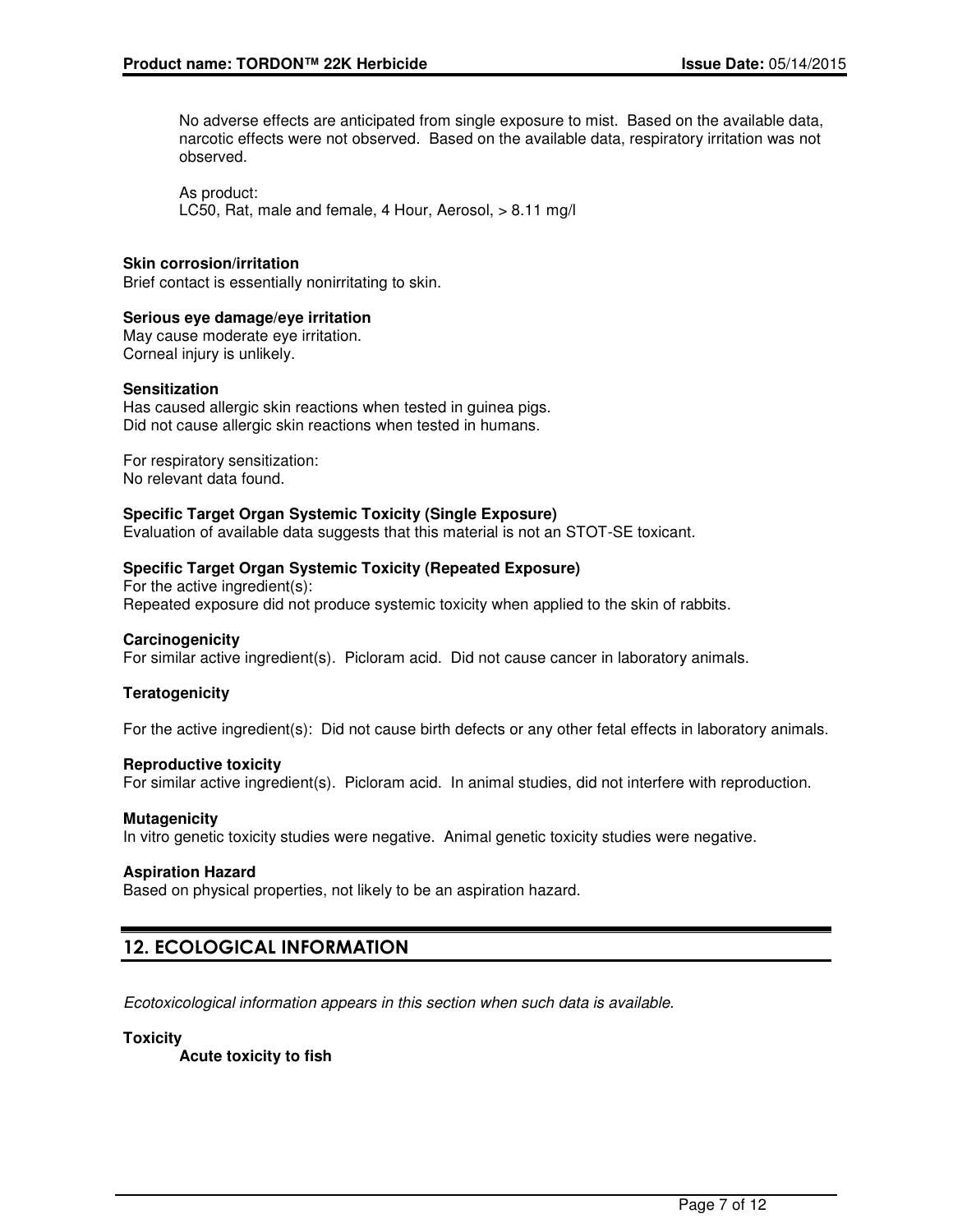Material is moderately toxic to aquatic organisms on an acute basis (LC50/EC50 between 1 and 10 mg/L in the most sensitive species tested).

LC50, Oncorhynchus mykiss (rainbow trout), flow-through test, 96 Hour, 26 mg/l

## **Acute toxicity to aquatic invertebrates**

EC50, eastern oyster (Crassostrea virginica), flow-through test, 48 Hour, 18 - 32 mg/l

## **Acute toxicity to algae/aquatic plants**

EC50, Skeletonema costatum, static test, 120 Hour, 14 mg/l

EC50, diatom Navicula sp., Biomass, 3.9 mg/l

## **Toxicity to Above Ground Organisms**

Material is practically non-toxic to birds on a dietary basis (LC50 > 5000 ppm).

dietary LC50, Anas platyrhynchos (Mallard duck), > 10000mg/kg diet.

dietary LC50, Colinus virginianus (Bobwhite quail), 8 d, > 10000mg/kg diet.

contact LD50, Apis mellifera (bees), 24 Hour, > 20micrograms/bee

## **Toxicity to soil-dwelling organisms**

LC50, Eisenia fetida (earthworms), 14 d, > 2,388.89 mg/kg

#### **Persistence and degradability**

#### **Picloram Potassium Salt**

**Biodegradability:** For similar active ingredient(s). Picloram. Based on stringent OECD test guidelines, this material cannot be considered as readily biodegradable; however, these results do not necessarily mean that the material is not biodegradable under environmental conditions. Biodegradation may occur under aerobic conditions (in the presence of oxygen). Surface photodegradation is expected with exposure to sunlight. Biodegradation under aerobic laboratory conditions is below detectable limits (BOD20 or

 $BOD28/ThOD < 2.5%$ ).

**Theoretical Oxygen Demand:** 0.86 mg/mg

**Chemical Oxygen Demand:** 0.64 mg/mg

## **Biological oxygen demand (BOD)**

| <b>Incubation</b> | <b>BOD</b> |
|-------------------|------------|
| Time              |            |
| 20d               | $0\%$      |

## **Potassium hydroxide**

**Biodegradability:** Biodegradation is not applicable.

## **Balance**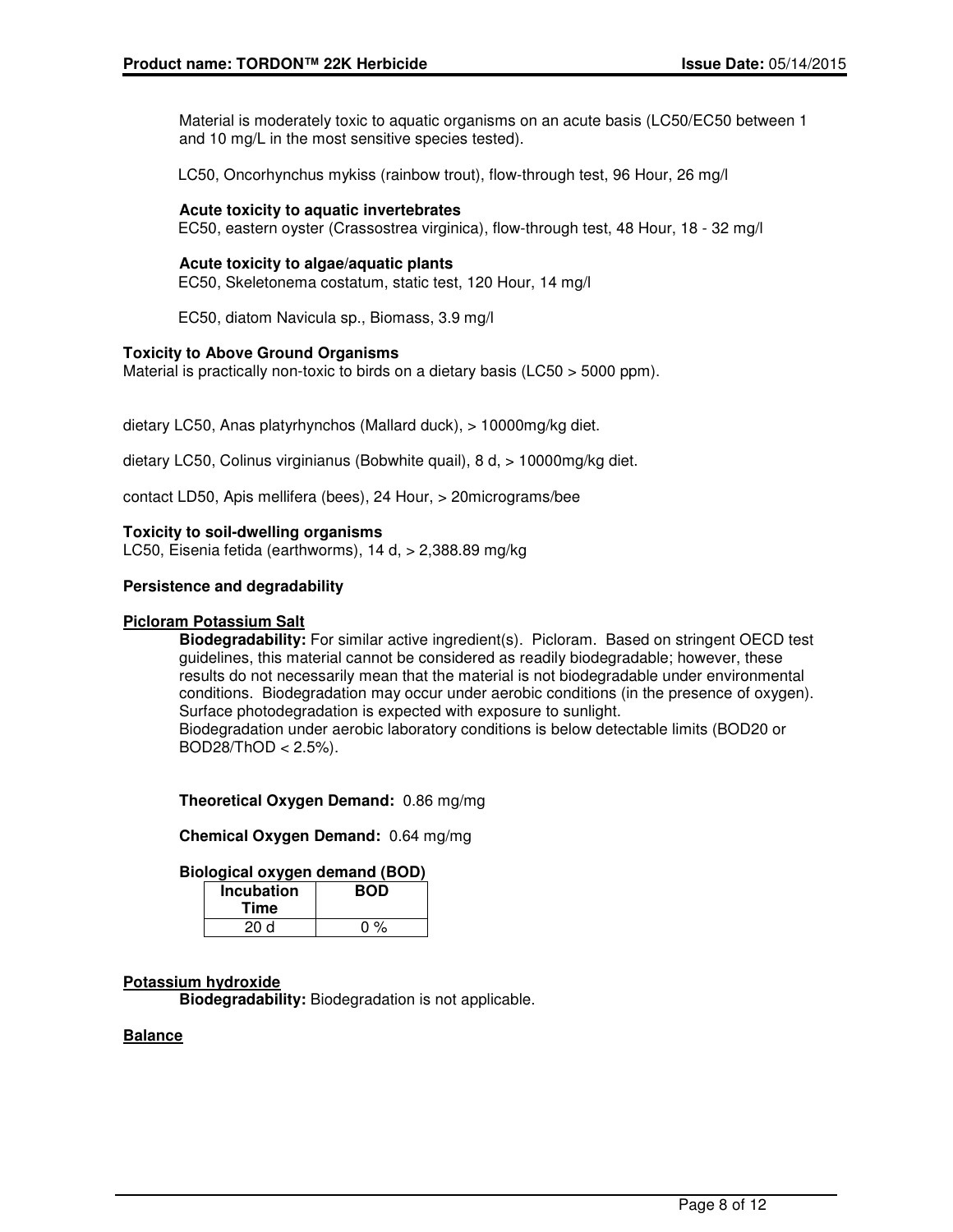**Biodegradability:** No relevant data found.

## **Bioaccumulative potential**

## **Picloram Potassium Salt**

**Bioaccumulation:** For similar active ingredient(s). Picloram. Bioconcentration potential is moderate (BCF between 100 and 3000 or Log Pow between 3 and 5). Potential for mobility in soil is very high (Koc between 0 and 50).

## **Potassium hydroxide**

**Bioaccumulation:** Partitioning from water to n-octanol is not applicable.

## **Balance**

**Bioaccumulation:** No relevant data found.

## **Mobility in soil**

## **Picloram Potassium Salt**

For similar active ingredient(s). Picloram. Potential for mobility in soil is very high (Koc between 0 and 50).

## **Potassium hydroxide**

No data available for assessment due to technical difficulties with testing.

## **Balance**

No relevant data found.

## 13. DISPOSAL CONSIDERATIONS

**Disposal methods:** If wastes and/or containers cannot be disposed of according to the product label directions, disposal of this material must be in accordance with your local or area regulatory authorities. This information presented below only applies to the material as supplied. The identification based on characteristic(s) or listing may not apply if the material has been used or otherwise contaminated. It is the responsibility of the waste generator to determine the toxicity and physical properties of the material generated to determine the proper waste identification and disposal methods in compliance with applicable regulations. If the material as supplied becomes a waste, follow all applicable regional, national and local laws.

## 14. TRANSPORT INFORMATION

## **DOT**

**UN number** NA 1993 **Class** CBL **Packing group** III **Reportable Quantity** Potassium hydroxide

**Proper shipping name** Combustible liquid, n.o.s. (Picloram Potassium Salt Mixture)

**Classification for SEA transport (IMO-IMDG):**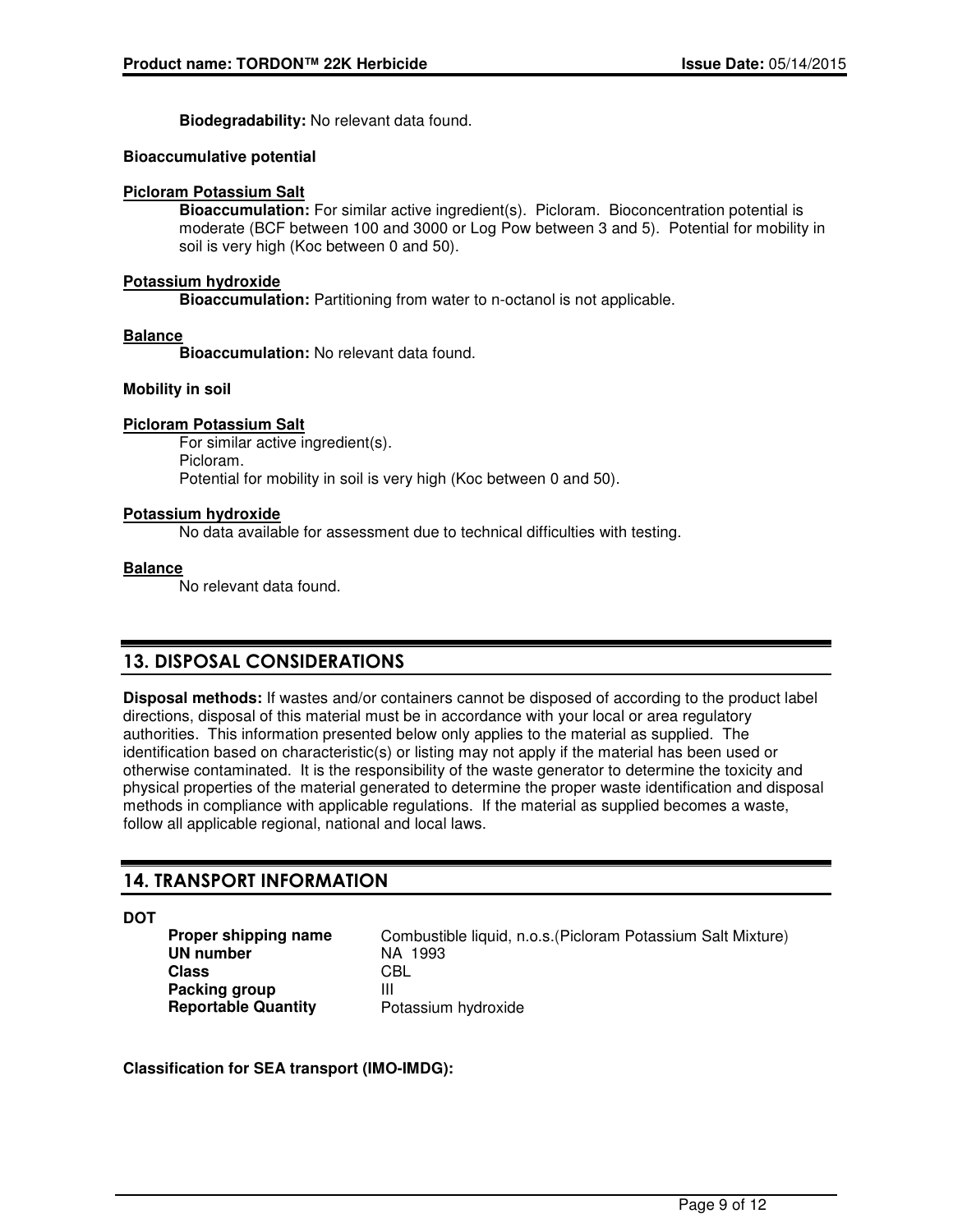| Proper shipping name                                                            | ENVIRONMENTALLY HAZARDOUS SUBSTANCE, LIQUID,<br>N.O.S. (Picloram Potassium Salt Mixture) |
|---------------------------------------------------------------------------------|------------------------------------------------------------------------------------------|
| UN number                                                                       | UN 3082                                                                                  |
| <b>Class</b>                                                                    | 9                                                                                        |
| Packing group                                                                   | Ш                                                                                        |
| <b>Marine pollutant</b>                                                         | Picloram Potassium Salt Mixture                                                          |
| <b>Transport in bulk</b>                                                        | Consult IMO regulations before transporting ocean bulk                                   |
| according to Annex I or II<br>of MARPOL 73/78 and the<br><b>IBC or IGC Code</b> |                                                                                          |
| Classification for AIR transport (IATA/ICAO):                                   |                                                                                          |
| Proper shipping name                                                            | Environmentally hazardous substance, liquid, n.o.s. (Picloram<br>Potassium Salt Mixture) |
| UN number                                                                       | UN 3082                                                                                  |

This information is not intended to convey all specific regulatory or operational requirements/information relating to this product. Transportation classifications may vary by container volume and may be influenced by regional or country variations in regulations. Additional transportation system information can be obtained through an authorized sales or customer service representative. It is the responsibility of the transporting organization to follow all applicable laws, regulations and rules relating to the transportation of the material.

## 15. REGULATORY INFORMATION

**Class** 9 **Packing group III** 

## **OSHA Hazard Communication Standard**

This product is a "Hazardous Chemical" as defined by the OSHA Hazard Communication Standard, 29 CFR 1910.1200.

**Superfund Amendments and Reauthorization Act of 1986 Title III (Emergency Planning and Community Right-to-Know Act of 1986) Sections 311 and 312**

Fire Hazard **Acute Health Hazard** 

## **Superfund Amendments and Reauthorization Act of 1986 Title III (Emergency Planning and Community Right-to-Know Act of 1986) Section 313**

This material does not contain any chemical components with known CAS numbers that exceed the threshold (De Minimis) reporting levels established by SARA Title III, Section 313.

## **Comprehensive Environmental Response, Compensation, and Liability Act of 1980 (CERCLA) Section 103**

This product contains the following substances which are subject to CERCLA Section 103 reporting requirements and which are listed in 40 CFR 302.4.

| Components          | <b>CASRN</b> | <b>RQ</b>   |
|---------------------|--------------|-------------|
| Potassium hydroxide | 1310-58-3    | 1000 lbs RQ |

## **California Proposition 65 (Safe Drinking Water and Toxic Enforcement Act of 1986)**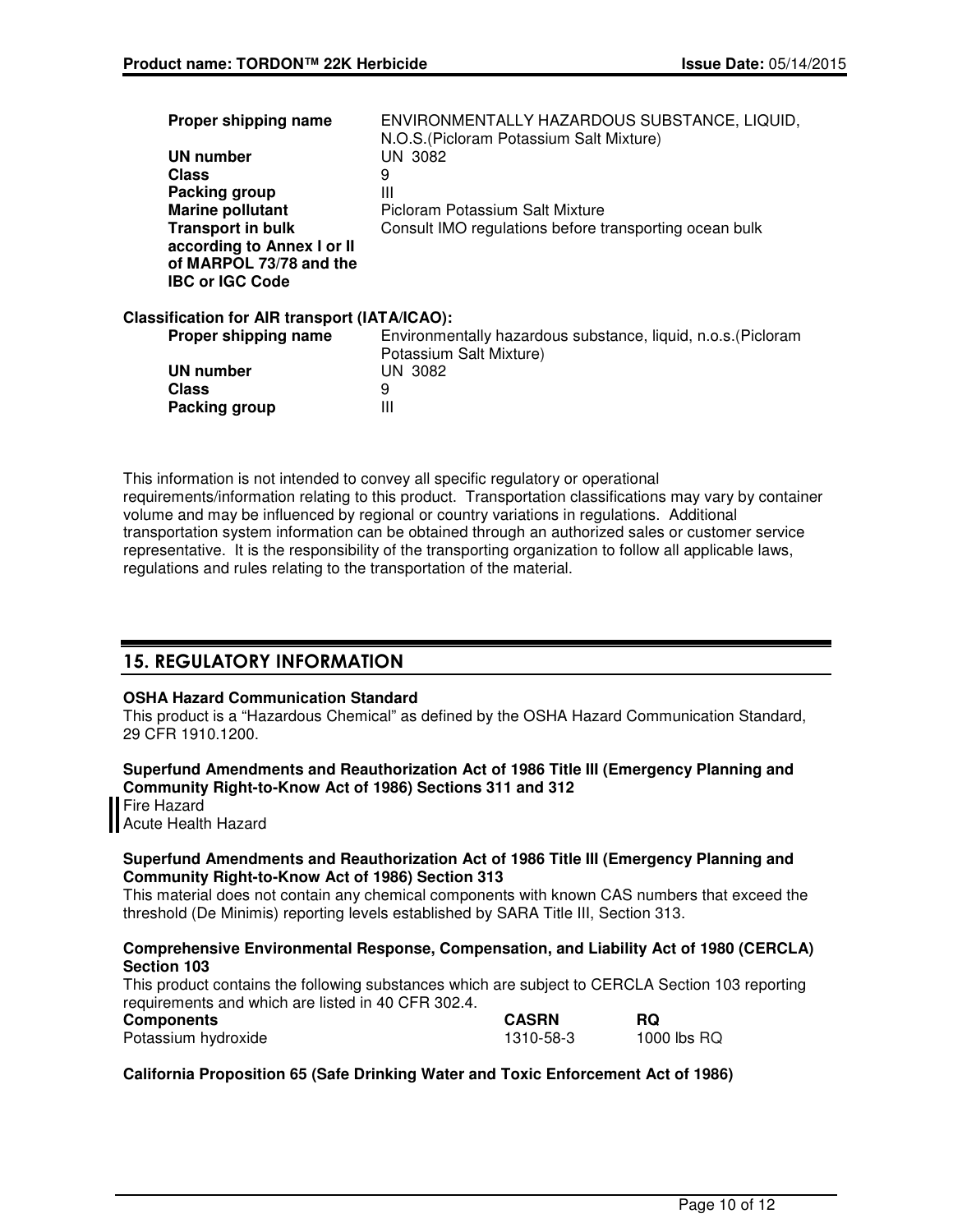This product contains no listed substances known to the State of California to cause cancer, birth defects or other reproductive harm, at levels which would require a warning under the statute.

#### **Pennsylvania (Worker and Community Right-To-KnowAct): Pennsylvania Hazardous Substances List and/or Pennsylvania Environmental Hazardous Substance List:**

The following product components are cited in the Pennsylvania Hazardous Substance List and/or the Pennsylvania Environmental Substance List, and are present at levels which require reporting.<br>CASPN  $C$ omponente

| <b>COMPONEMIS</b>   | <b>UAJNI</b> |
|---------------------|--------------|
| Potassium hydroxide | 1310-58-3    |

## **Pennsylvania (Worker and Community Right-To-KnowAct): Pennsylvania Special Hazardous Substances List:**

To the best of our knowledge, this product does not contain chemicals at levels which require reporting under this statute.

## **United States TSCA Inventory (TSCA)**

This product contains chemical substance(s) exempt from U.S. EPA TSCA Inventory requirements. It is regulated as a pesticide subject to Federal Insecticide, Fungicide, and Rodenticide Act (FIFRA) requirements.

## **Federal Insecticide, Fungicide and Rodenticide Act**

EPA Registration Number: 62719-006

This chemical is a pesticide product registered by the Environmental Protection Agency and is subject to certain labeling requirements under federal pesticide law. These requirements differ from the classification criteria and hazard information required for safety data sheets, and for workplace labels of non-pesticide chemicals. Following is the hazard information as required on the pesticide label:

## CAUTION

Causes moderate eye irritation

Prolonged or frequently repeated skin contact may cause allergic reactions in some individuals.

## 16. OTHER INFORMATION

## **Hazard Rating System**

#### **NFPA**

| Health | ≂ire | Reactivity |
|--------|------|------------|
|        |      |            |

## **Revision**

Identification Number: 101201631 / A211 / Issue Date: 05/14/2015 / Version: 4.0 DAS Code: XRM-4713 Most recent revision(s) are noted by the bold, double bars in left-hand margin throughout this

## **Legend**

document.

| <b>ACGIH</b> | V<br>;GIH<br>USA.<br>Limit Values<br>hreshold<br>ʻILV<br>AGC |
|--------------|--------------------------------------------------------------|
| ັບ           | <br>$\cdots$<br>limit<br>Ceilina                             |